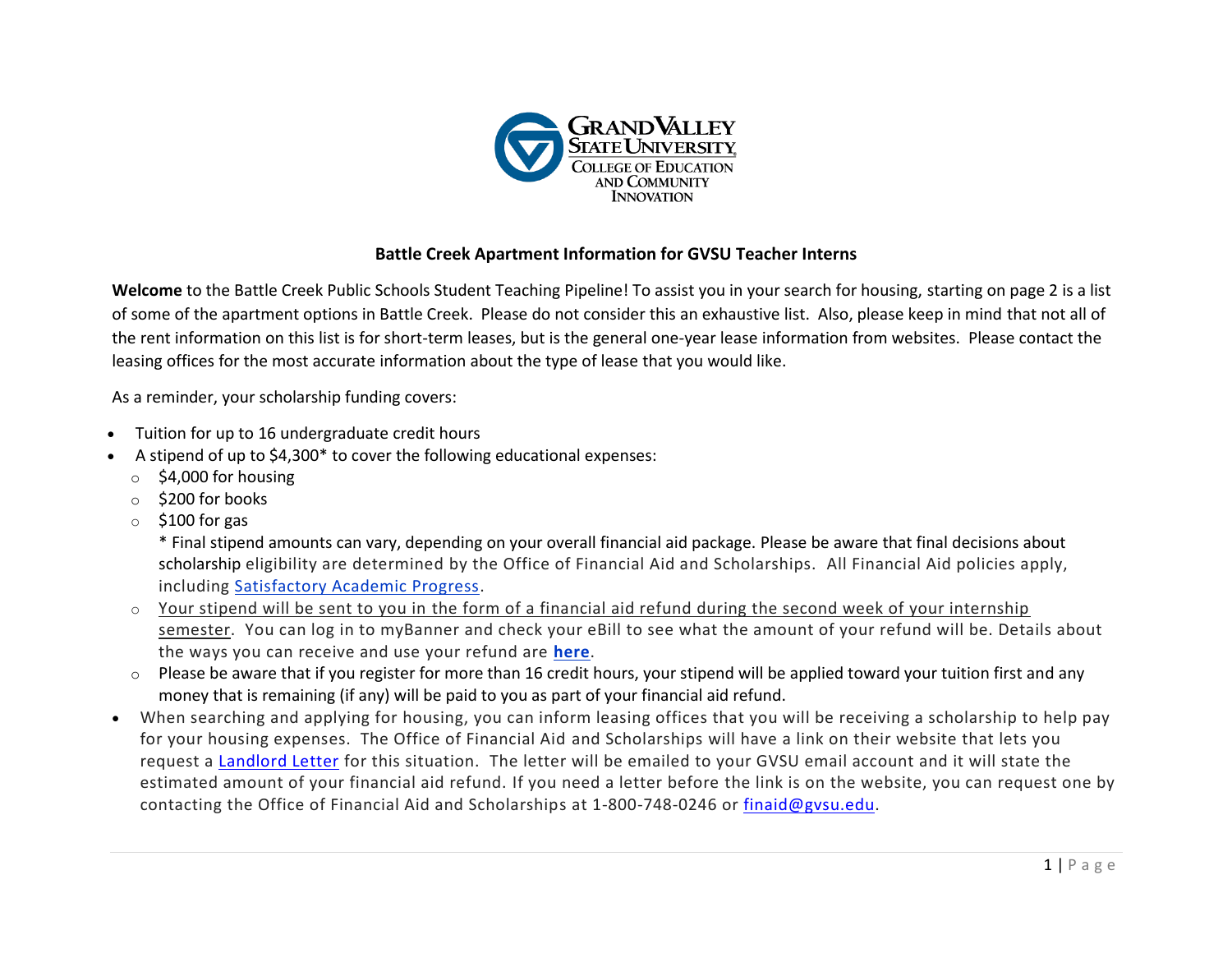| <b>Apartment</b>    | <b>Web address</b>       | <b>Address &amp; Contact Person</b> | <b>Monthly Rent</b>  | <b>Notes</b>                                |
|---------------------|--------------------------|-------------------------------------|----------------------|---------------------------------------------|
| <b>Complex Name</b> |                          |                                     |                      |                                             |
| <b>Bailey Park</b>  | https://www.chargerprope | 1417 Capital Ave. NE                | Base price for a one | A previous GVSU intern highly               |
| <b>Apartments</b>   | rtiesmi.com/bailey-park  | Battle Creek, MI 49017              | bedroom apartment    | recommends Bailey Park. These are           |
|                     |                          |                                     | with a balcony is    | comments she submitted, hoping to           |
|                     |                          | baileypark@chargermi.com            | \$599.               | help future students:                       |
|                     |                          | (269) 963-2320                      |                      |                                             |
|                     |                          |                                     | Previous intern      | - "It is only a few minutes from            |
|                     |                          |                                     | stated, "It was \$50 | downtown, surrounded by fast food           |
|                     |                          |                                     | extra/month for a    | restaurants and a gas station, and the      |
|                     |                          |                                     | short-term lease,    | drive to all the schools is between 5-15    |
|                     |                          |                                     | \$20 for water and   | minutes depending on the school."           |
|                     |                          |                                     | my other             |                                             |
|                     |                          |                                     | utilities were       | - "It was safe and quiet. I rarely heard    |
|                     |                          |                                     | between \$50-\$75    | my neighbors in my building and I           |
|                     |                          |                                     | depending on the     | always felt safe. My dad called the         |
|                     |                          |                                     | month. Overall, I    | police department before I signed to see    |
|                     |                          |                                     | paid \$669 a month." | if they had many calls there and they       |
|                     |                          |                                     |                      | reported most calls were noise              |
|                     |                          |                                     |                      | complaints and rarely anything involving    |
|                     |                          |                                     |                      | violence."                                  |
|                     |                          |                                     |                      |                                             |
|                     |                          |                                     |                      | - "The building is not as modern as some    |
|                     |                          |                                     |                      | other apartments downtownIt                 |
|                     |                          |                                     |                      | personally did not bother me as it was      |
|                     |                          |                                     |                      | clean and safe."                            |
|                     |                          |                                     |                      |                                             |
|                     |                          |                                     |                      | - "I felt very blessed and taken care of at |
|                     |                          |                                     |                      | Bailey Park Apartments. It made Battle      |
|                     |                          |                                     |                      | Creek feel like home!"                      |
| <b>Brookstone</b>   | http://www.brookstonebat | 5500 Dahlia Dr.                     | 2 bedrooms:          | 2 and 3 bedroom floor plans only            |
| <b>Apartments</b>   | tlecreek.com/            | Battle Creek, MI 49015              | \$740                |                                             |
|                     |                          |                                     |                      | Pool                                        |
|                     |                          | (269) 979-8707                      | 3 bedrooms: \$814    |                                             |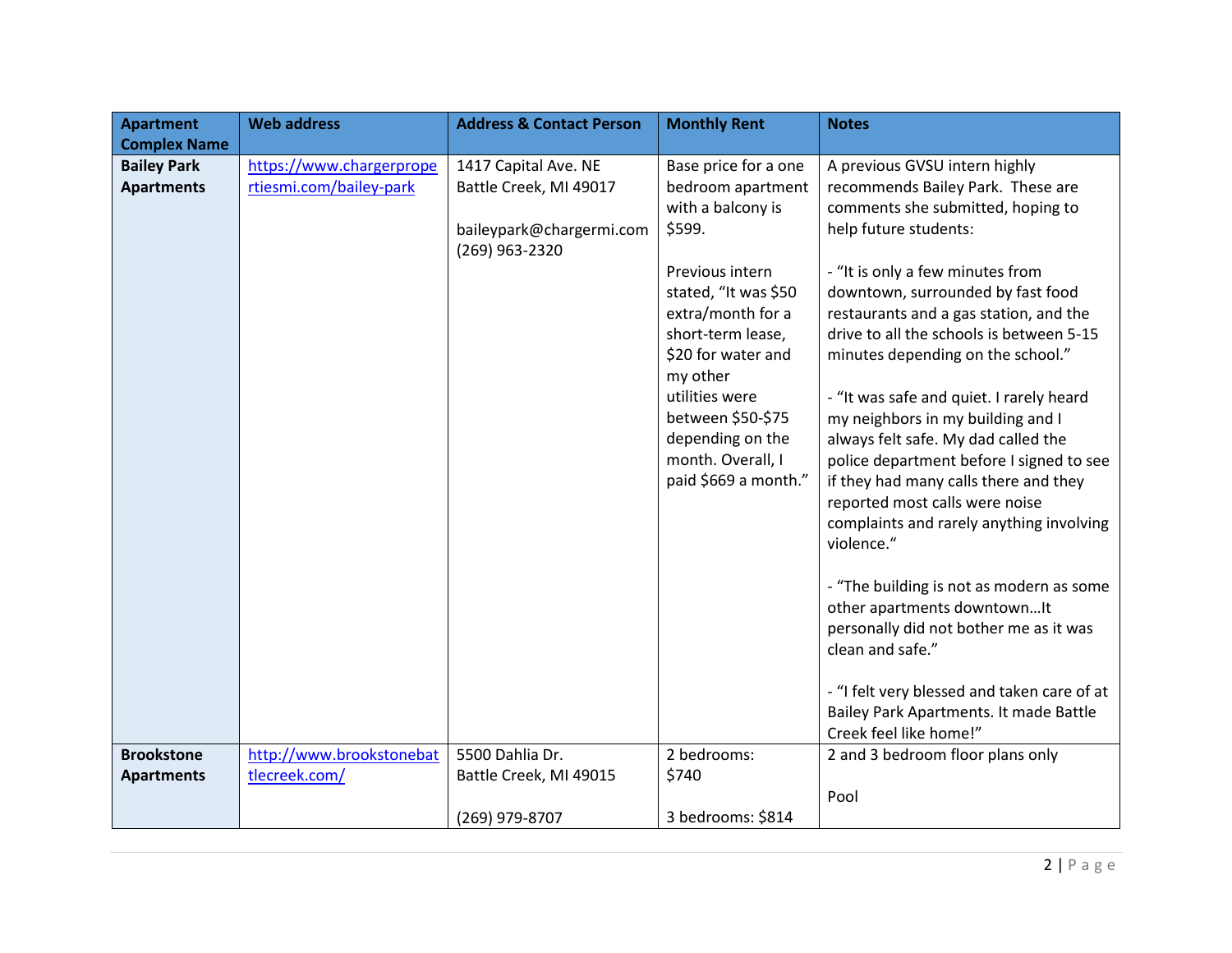|                     |                           |                         |                                          | Pet friendly (max 2)                                       |
|---------------------|---------------------------|-------------------------|------------------------------------------|------------------------------------------------------------|
|                     |                           |                         |                                          | <b>Fitness Center</b>                                      |
| Georgetown          | https://www.georgetown-   | 1975 Columbia Ave       | \$630-\$950                              | Application fee: \$20                                      |
| <b>Estates</b>      | estates.com/              | Battle Creek, MI 49014  |                                          |                                                            |
|                     |                           |                         |                                          | Security Deposit: One month's worth of                     |
|                     |                           | Lisa: (269) 234-1166    |                                          | rent; Also pay a prorated rent for the<br>month applied in |
|                     |                           |                         |                                          |                                                            |
|                     |                           |                         |                                          | Pet friendly (max 2)                                       |
|                     |                           |                         |                                          | Pool                                                       |
|                     |                           |                         |                                          | Less than 15 minutes to nearly all Battle                  |
|                     |                           |                         |                                          | Creek schools, many restaurants and                        |
|                     |                           |                         |                                          | stores                                                     |
|                     |                           |                         |                                          | Washers/dryers are not in-unit. Instead,                   |
|                     |                           |                         |                                          | there is one room per building that                        |
|                     |                           |                         |                                          | renters pay for separately.                                |
| <b>Glenn Valley</b> | https://www.glennvalleyap | 5255 Glenn Valley Drive | \$868-\$1,357                            | Pool                                                       |
| <b>Apartments</b>   | ts.com/                   | Battle Creek, MI        |                                          | Pet friendly (max 2)                                       |
|                     |                           | (269) 979-2272          |                                          |                                                            |
| <b>The Landings</b> | https://www.landingsatthe | 100 Minges Creek Place  | 1 bedroom: \$900 for                     | Short-term lease options                                   |
| at the Preserve     | preserve.com/             | Battle Creek, MI 49015  | one year lease;                          |                                                            |
|                     |                           |                         | \$1,200 for 3 month                      | Outdoor lounge with Wi-Fi overlooking                      |
|                     |                           | (269) 220-6751          | lease; \$1,300 for 6                     | pond and waterfall                                         |
|                     |                           |                         | months; or \$1,400<br>for month-to-month | Dishwasher, gas fireplace in all                           |
|                     |                           |                         | lease                                    | apartments                                                 |
|                     |                           |                         |                                          |                                                            |
|                     |                           |                         |                                          | Membership to Athletic Club                                |
|                     |                           |                         |                                          |                                                            |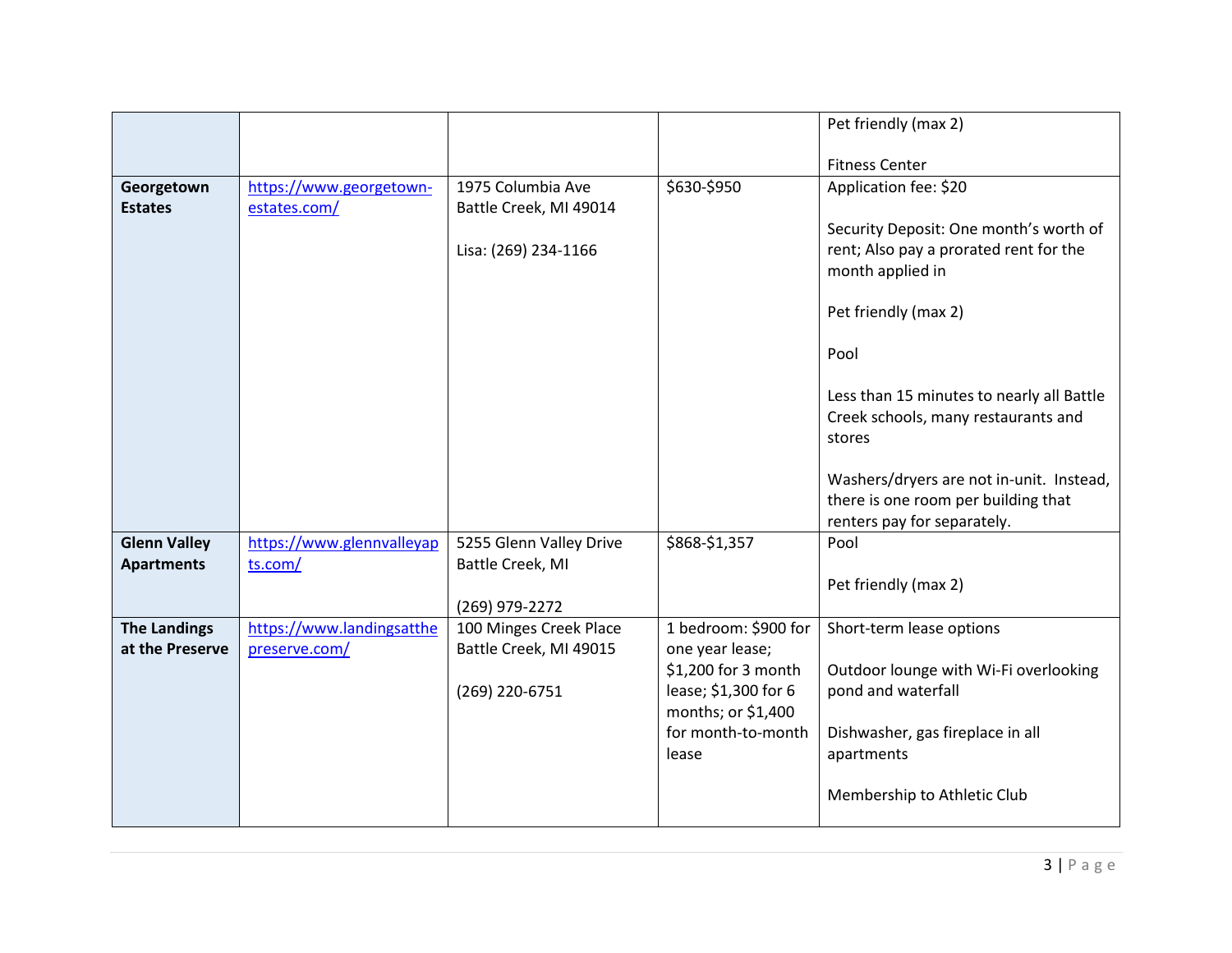|                         |                            |                           | 2 bedrooms:<br>\$1,043-\$1,398 for | Pet friendly                            |
|-------------------------|----------------------------|---------------------------|------------------------------------|-----------------------------------------|
|                         |                            |                           | one year lease                     |                                         |
| <b>The Milton</b>       | https://themiltonbattlecre | 25 W Michigan Ave         | Studio: \$700-\$800                | Because GVSU is a Preferred Employer,   |
|                         | ek.com/                    | Battle Creek, MI 49017    |                                    | the move-in reservation and application |
|                         |                            |                           | 1 Bedroom: \$1,265-                | costs (about \$200) are deducted        |
|                         | The Milton's Virtual Open  | Arie VanRavensway         | \$1,295                            |                                         |
|                         | <b>House - YouTube</b>     | (pronounced "Orie")       |                                    | Short-term lease options                |
|                         |                            | AVanRavensway@villagegr   | 2 Bedrooms:                        |                                         |
|                         |                            | een.com<br>(269) 220-6836 | \$1,900-\$1,990                    | Newest apartments in Battle Creek       |
|                         |                            |                           |                                    | The only apartments that are located    |
|                         |                            |                           |                                    | downtown; close to many schools and     |
|                         |                            |                           |                                    | businesses                              |
|                         |                            |                           |                                    |                                         |
|                         |                            |                           |                                    | <b>Fitness Center</b>                   |
|                         |                            |                           |                                    |                                         |
|                         |                            |                           |                                    | Pet friendly                            |
| <b>Pine Knoll</b>       | https://www.pineknoll-     | 115 Pine Knoll Drive      | \$832-\$1,332                      | 1 and 2 bedroom floor plans             |
| <b>Apartments</b>       | apartments.com             | Battle Creek, MI 49014    |                                    | Pool                                    |
|                         |                            | (269) 962-0222            |                                    |                                         |
|                         |                            |                           |                                    | Pet friendly (max 2)                    |
|                         |                            |                           |                                    |                                         |
|                         |                            |                           |                                    | Short-term lease options                |
|                         |                            |                           |                                    |                                         |
|                         |                            |                           |                                    | Security deposit and administrative fee |
|                         |                            |                           |                                    | not due until move-in day               |
| <b>Willow Creek</b>     | https://www.aptswillowcr   | 73 Willow Creek Dr #101   | \$695-\$1,050                      | 1, 2, and 3 bedroom floor plans         |
| <b>Apartments &amp;</b> | eek.com/                   | Battle Creek, MI 49015    |                                    |                                         |
| <b>Townhomes</b>        |                            |                           |                                    | Community Patio Grill Space and         |
|                         |                            | (269) 282-0781            |                                    | <b>Outdoor Fireplace</b>                |
|                         |                            |                           |                                    | Central A/C                             |